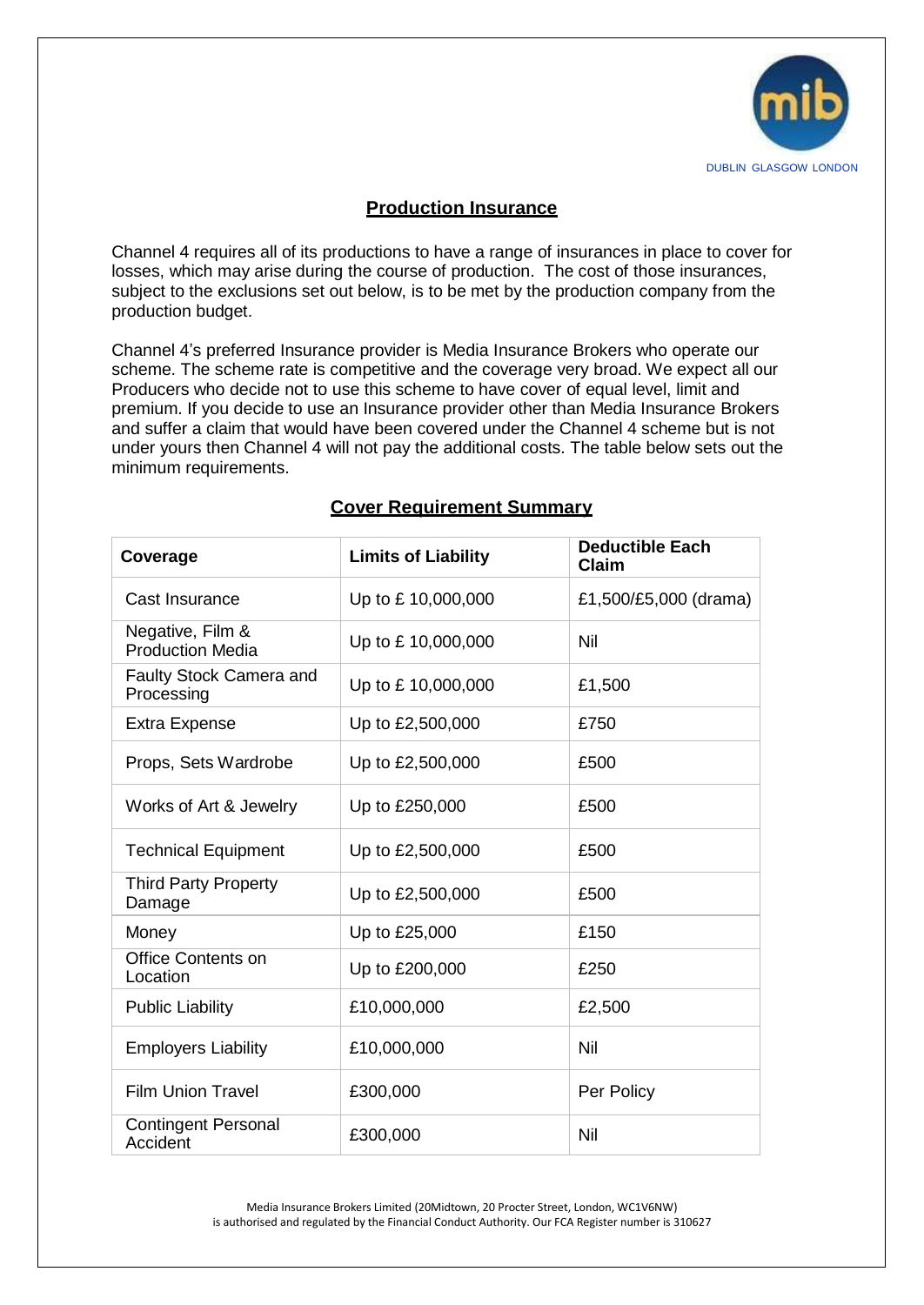

## These extensions to the basic cover should be included in your covers

| Cast                                                     |                                       |                                   |  |  |
|----------------------------------------------------------|---------------------------------------|-----------------------------------|--|--|
| - Disgrace cover for 1 cast<br>member per production     | - Undeclared Cast cover<br>(E200,000) | - Unknown Pregnancy<br>(E500,000) |  |  |
| - Bereavement cover<br>without age limit<br>(E1,000,000) | - Kidnap cover (10,000,000)           | - Childhood diseases              |  |  |
| - Suicide Cover                                          |                                       |                                   |  |  |

### **Extra Expense**

| - Operator Error (£500,000)                    | - Crisis Event (£500,000)                                                                         | - Expedited Post Production<br>(E50,000)                        |
|------------------------------------------------|---------------------------------------------------------------------------------------------------|-----------------------------------------------------------------|
| - Imminent Peril (£500,000)                    | - Ingress/Egress (£500,000)                                                                       | - Seizure or Quarantine<br>(E50,000)                            |
| - Utility Supply (£500,000)                    | - Mechanical Breakdown<br>(E250,000)                                                              | - Strike & Civil Protest<br>(E500,000)                          |
| - Civil Authority extension to<br>be Worldwide | - Civil Authority to include<br>terrorism for EU, Australia,<br>New Zealand and North<br>America. | - Single excess for claims<br>which effect multiply<br>sections |

#### **Property**

### **Film Union & Travel**

| - PA Accumulation limit<br>£10,000,000 | - Unlimited Medical<br><b>Expenses (UK Medical</b><br>Expenses £25,000) | - Film Union Pre-Trip Advice<br>Line |
|----------------------------------------|-------------------------------------------------------------------------|--------------------------------------|
| - Capital Benefit under                | - Temporary Incapacity                                                  | - Age Limits under Film              |
| Contingent PA and Film                 | benefit limit under Film                                                | Union cover 0-85 years of            |
| Union of £300,000                      | Union of £1,000 per week                                                | age                                  |